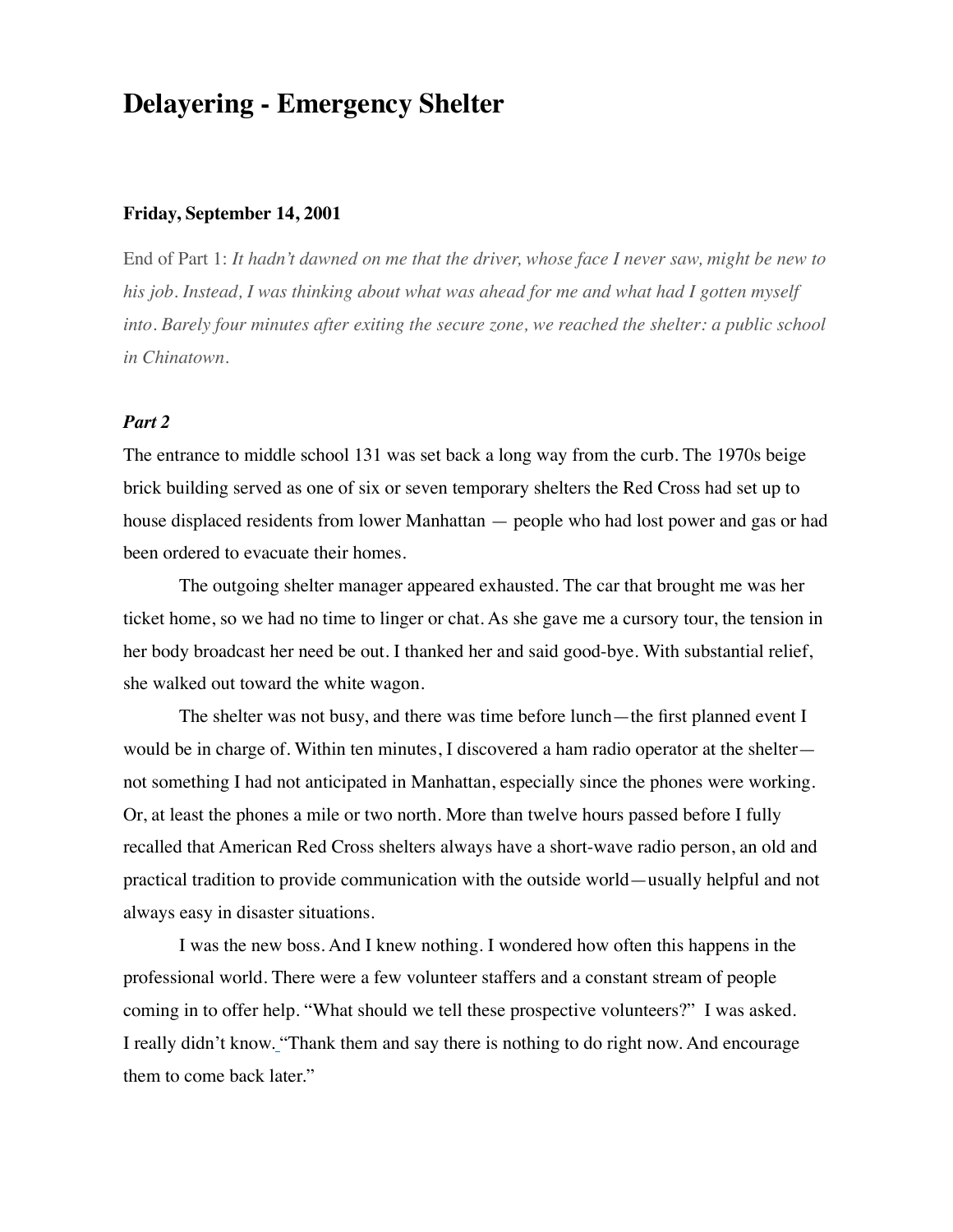The shelter community included a variety of city workers, including public school employees. Two tough, short, and stout ladies who rarely got up from their folding chairs, guarded the door. I assumed they were school guards who now provided a small unarmed police force for our little village. They kept their eyes on things, which turned out to be helpful. Two cafeteria workers offered no food to shelter residents; perhaps they were there to protect the facility or as part of -their union contract. The shelter had its own food—the usual emergency fare, almost entirely junk. Cookies, old sandwiches on white bread, coffee, faux juice, fruit, water, little boxes of raisins, crackers—nothing that required cooking. For a table full of free food, the spread was astonishingly unappealing.

I passed some routine paperwork onto a volunteer and, while pondering my next task, overheard a teacher passing through the lobby area saying something about homeless people outside. I had no idea who she was talking to since hardly anyone was around.

I went to investigate but didn't see anyone outside where I had entered. Down a narrow side alley, I came upon four or five guys hanging out in an open area alongside the school. They had a rough and scruffy look and were surely used to living on the street. They'd probably had a few drinks and appeared to be enjoying themselves. I talked with them for a while, trying to get a sense of their situation. It was hard to know what parts of their stories to believe. My story was not coherent either; I was still in the first hour of my new career. I sensed that at least a few of them had been "displaced," albeit from one street corner to another. Maybe whatever you call home is home, though I don't imagine many homeless people call even their favorite doorway home. I invited them to come for lunch, which I said would be in about an hour. It made sense to offer a bed to anyone who wanted one since there were empty beds in the large gymnasium. I called "mass care" using the phone number Amber had handed me as I set off from headquarters. I had no idea of mass care's role but asked about admitting "homeless" people to the shelter; no rules, guidelines, or advice was offered.

No one told me the number of residents in the shelter; there was likely no more than twelve, and nearly all of them were out. I took my job to be an ambassador keeping the impromptu community together more than a host for individual residents.

Rather than offer the usual shelter spread for lunch, I easily turned the local generosity into an impressive hot buffet. Many local Chinese restaurants had brought over food during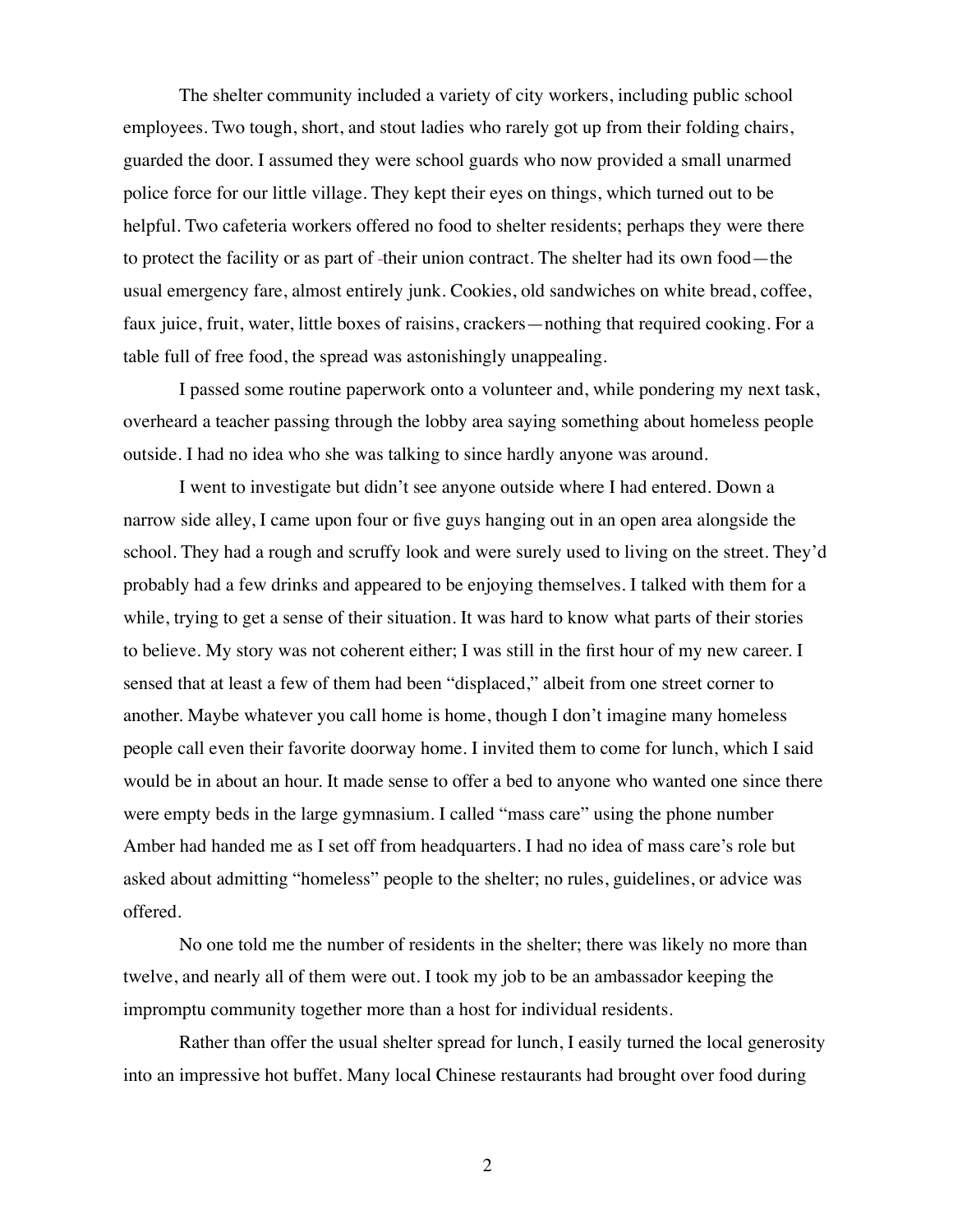the first hour I was in charge. I had accepted all the offerings (though probably against Red Cross donations rules); refusing them was beyond me.

The feast was self-serve from styrofoam containers to paper plates and eaten with plastic cutlery; the steaming platters of food on a cold rainy day pleased everyone. We had plenty to go around. I was looking for people to feed. The guys from the back alley came, although it was not exactly the same group I had spoken with barely an hour earlier. I offered them beds, explaining the shelter rules, including the sign-in procedures and curfew. "We will take it under advisement," one of them said, as they headed back out into the street after a full hot meal.

Inviting them in turned out to be controversial. I had not fully wrestled with the range of issues that might arise by mixing people living on the street with those who did not have current access to their bed, locked door, toilet, and shower. No one except for the tough guards told me that directly. Their comments were spoken primarily with the look in their eyes and a few dismissive words: "I wouldn't do that."

The current residents probably had never stayed in a shelter before and possibly already felt uneasy about it. Aside from providing food and shelter, creating a comfortable environment felt important*.* A sudden influx of several obviously homeless men in the crowd could have a negative effect on the atmosphere.

Working in disaster situations presents an endless variety of unexpected situations and encounters. Typically, the work is done side-by-side with people you've only known for minutes or hours. The immediate dynamic lasts only a few days. There is no time to befriend anyone—far from a normal workplace environment.

The shelter had a nurse and a social worker. The nurses all worked for the city government. The social worker's employers varied: at least some of them were volunteers, probably arranged through larger not-for-profit organizations. This "professional" staff wasn't critically needed, but their presence was beneficial to me and the residents. The radio man was great; he had an informed but distant perspective on all issues. He never offered direct advice about shelter affairs, but the basic information he provided—mostly about other shelters or an arrival of social worker or shipment—allowed me not to panic, to believe that everything would be alright and perhaps do a better job than I could have done without him. Being a ham radio operator is almost like being a Morse code operator or a flagman. They are translators of sorts, in this case, using a familiar spoken language, but retelling the tale in their own words.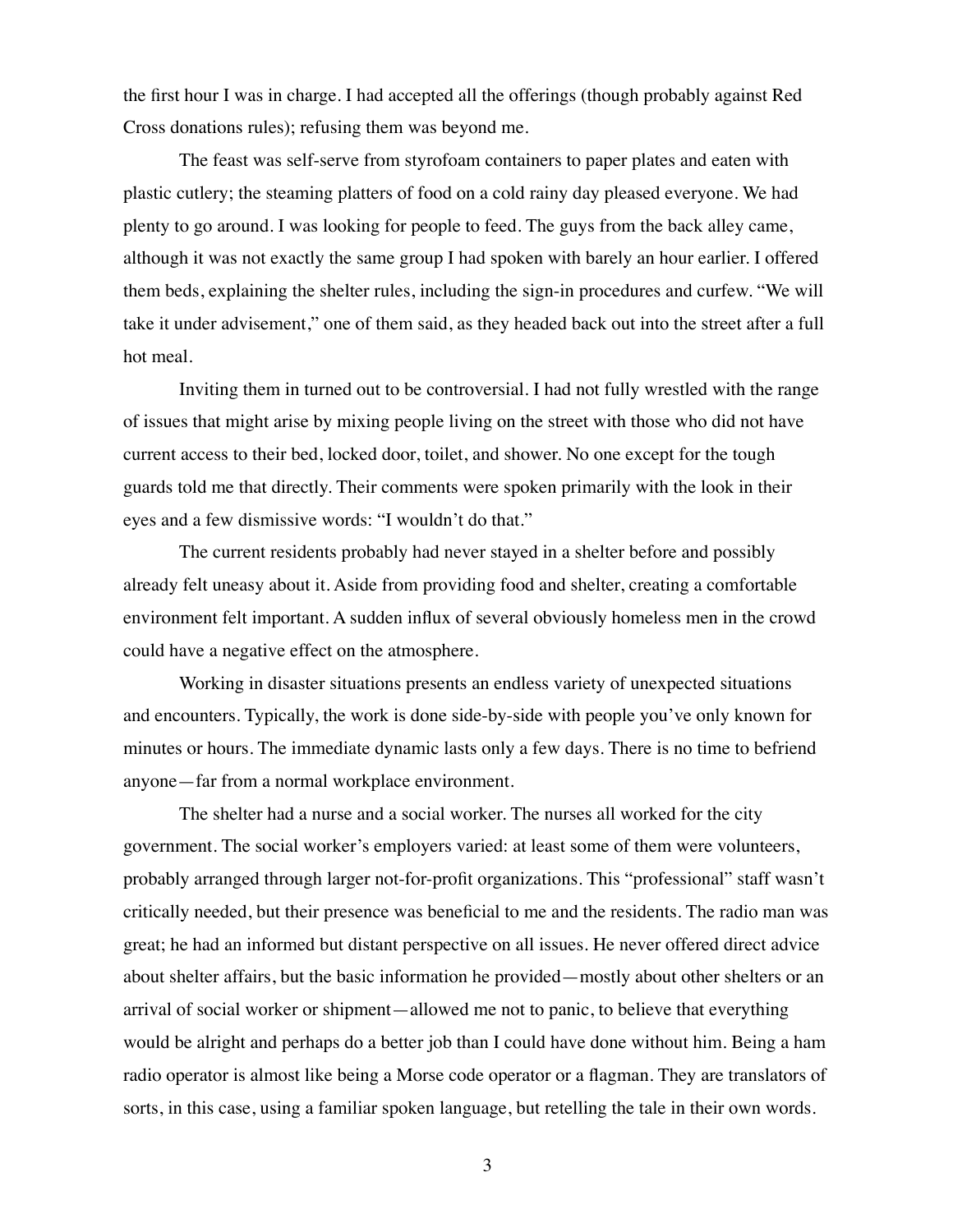Without meaning to, they come to be "in the know" about the comings and goings of the shelter and the outside world.

Radio guys, like union workers, are replaced on more precise intervals than shelter managers or social workers, even though they too are volunteers. When Harvey, the replacement radio guy, arrived at about 6:30 p.m., I had him put in a call for a replacement shelter manager for me. I had been working for more than eight hours by that point, and clearly replacement managers did not turn up quickly.

Earlier, during an afternoon lull, I had called to retrieve my personal phone messages. An old friend had called to give me "a tip." He heard a rumor from a "source" in DC that more attacks were coming. He and his family were leaving the city, and he offered my wife and me the option of leaving with them. I thought about it, but thanked him and said no. I felt like I had work to do.

Throughout the day, donations of all sorts poured in. A volunteer would come and say, "Someone just brought twelve cases of water"—or boxes of canned food, or a folding cot. People continued to show up offering help, and when we told them that there was nothing to do, they often became distraught. One Asian lady was so disappointed that she rifled in her handbag and thrust a ten-dollar bill at me. I took it. Later, I remembered that it is totally against Red Cross protocol to accept cash donations, but I just couldn't say no to this lady another time. I kept the folded bill in my pocket, not my wallet, to remind me to get it to the right place.

Nearly everything we couldn't use (most anything but good food) was sent around the corner to the fire station. Typically, I asked one or two of the younger volunteers to go over with our modest donated treasures. Long after dark, and after one or two more calls for my replacement, I decided to walk over to the firehouse with two college-aged women volunteers (one from Long Island, one from New Jersey). It provided a good excuse to be outside, and most of the shelter residents headed into the gymnasium for the night.

A few firemen lingered on the sidewalk in front of the firehouse, likely serving as both welcome committee and security. By way of introduction, I explained that we had personal hygiene kits to donate; we had ten times what we needed at the shelter. These junky little zippered pouches each held a toothbrush, toothpaste, a razor, a small tube of shave cream, and a tiny bar of soap. They seemed to be left over from the 1970s and would be useful only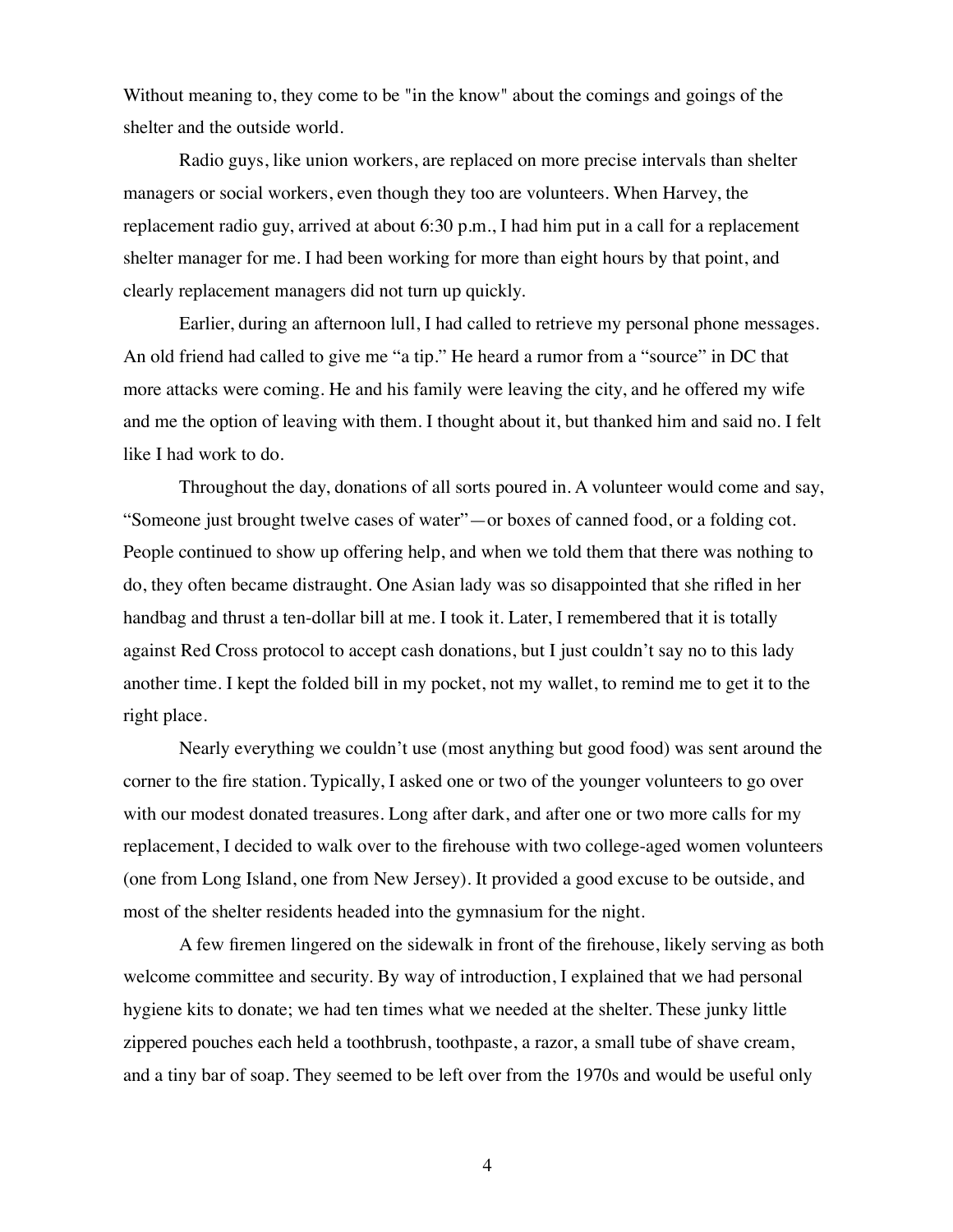for an unexpected sleepover. "Come in," one of the lieutenants said appreciatively, accepting the donation.

I imagined that many of the guys at the firehouse were from other parts of the city and may not have toiletries. But, after entering the firehouse, I could see how much they had collected. The young women knew exactly where to put the boxes, as both of them had already been deep inside the firehouse. I followed them past the lone remaining ladder truck. The unpainted grey cement block walls were lined with enormous stacks of bottled water and canned food. Flowers were everywhere. The bounty included significantly more desirable items than what regularly arrived at our schoolhouse shelter.

Partway back on the right, off the large garage, was a long rectangular room which might serve as the firehouse's lounge or dining room in normal times. The open area without a single beam, cornice, or architectural feature and filled with reclining men, was the locus of what little activity there was.

Most of them wore fire department tee-shirts. I assumed they were all male, but it was hard to see. A large television mounted high in the far corner dominated the space. No one had much to say. The TV screen held nearly everyone's gaze; the glow appeared to attract attention. The same short reports aired over and over without a shred of new news; yet, the TV served as a sort of high priest. The steady drone of well-dressed talking heads seemed normal, and a feeling of normalcy was clearly desirable*.*

Though the firehouse's atmosphere was welcoming, the large dimly lit room felt like their space. I didn't enter. From the wide doorway, I could see a long central table strewn with food and gently bathed in a flickering blue light from the TV. The scene was reminiscent of a huge painting depicting the aftermath of a grand medieval feast, one that went on for a very long time. This was not such a bacchanal, these guys could have to rush out to fight a fire or to save lives, just as they lifted a fork to their mouth. They needed to have all their wits about them*.* 

I stood still, taking it all in. My eyes moved around the room trying to absorb, if not comprehend, where I was and what was happening. I became keenly aware that my gaze continually drifted back to the screen, just like everyone else's. We all had the gnawing need to know—to learn something, anything, even though there continued to be nothing. Perhaps we all hoped something would be revealed, explained. The attraction was strong, addictive, numbing. It gave the sense of nourishment without providing any.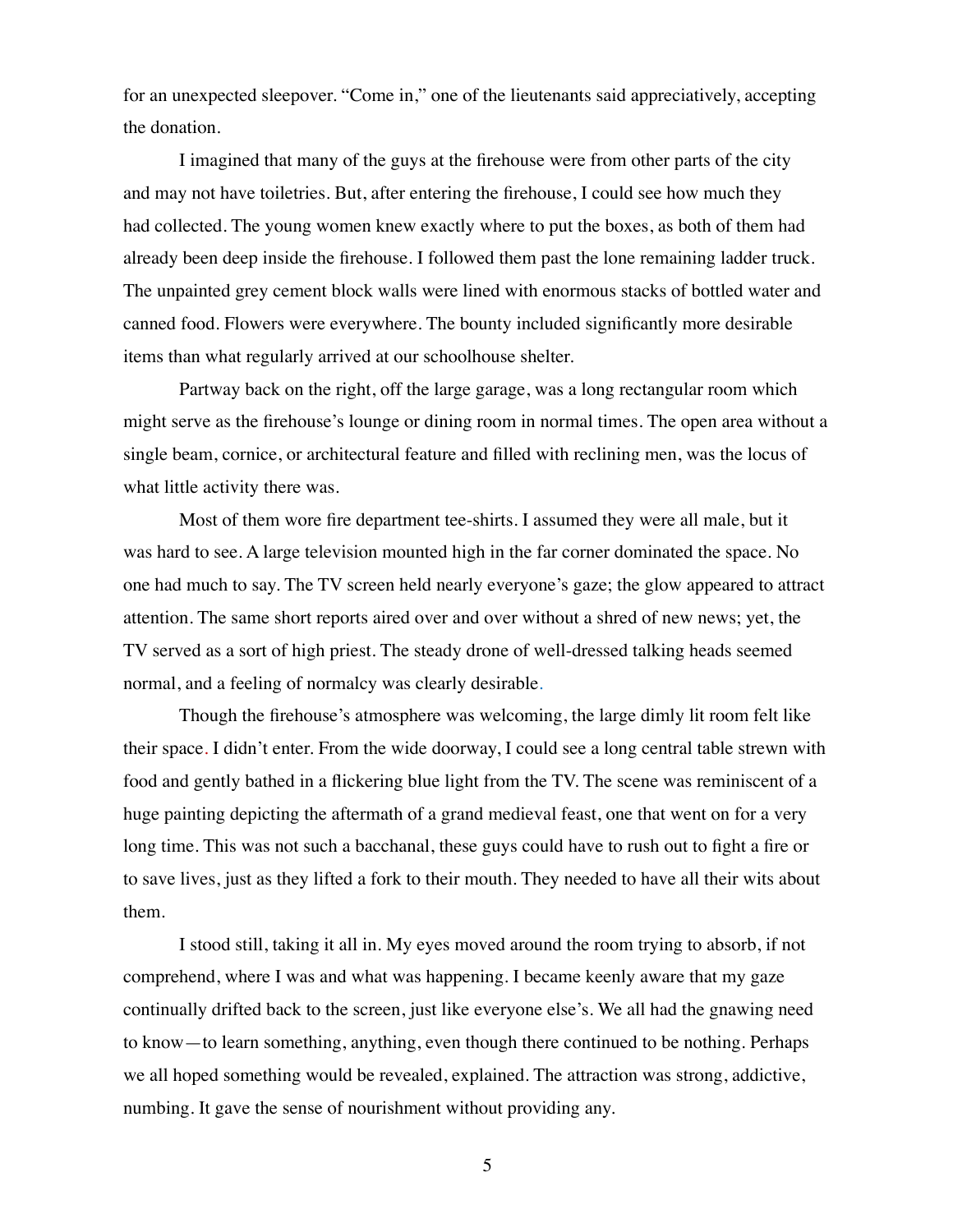The college women easily struck up lite conversation with the firemen. Feeling a bit out of place, I melted into the adjacent kitchen area. To be in the kitchen of a real firehouse was exciting. I'd heard about these mythical places where firemen cook huge meals for the company. A gigantic stainless steel sink overflowing with pots, pans, and dirty plates abutted the south wall. A large round table, adjacent to the sink, was pushed into the southwest corner of the room, its wood top was entirely covered with plates of food. Picked-over serving plates had been stacked on the mostly empty platters below—a geological layering. This was gourmet nourishment provided by some of New York's finest downtown restaurants: Bouley Bakery, Tribeca Grill, the Union Square Café, and other places—an entirely different galaxy than our Red Cross shelter sandwiches.

Just as I had become familiar with the available food, one of the young women came in. I asked what she wanted to eat and assembled an assortment of dark foods with sauces. Her body relaxed as I handed her the hearty plate of food. The comforting feeling of being an insider was eclipsed by a sense of being alone. After a short time, I headed back to the shelter.

Being outdoors was a pleasure—the stillness striking, the air and open space a relief. As I walked toward the shelter, rats darted across the empty street at different angles. Oddly, they provided comfort, a reminder that life goes on.

Thankfully, there had been no crisis in my absence. I encouraged the person I had left in charge to get some air. I toured the facility. Everything was calm. The new radio person was doing his thing. Two uniformed replacement guards were sitting in the usual chairs near the main entrance. We exchanged hellos. They had no idea who I was, though my official blue shirt, which I had forgotten I was wearing, likely provided a clue. Our nurse had gone to bed. The new social worker, a fit 45-year-old man from Australia, and I chatted for a while as I filled out paperwork about the comings and goings of the shelter. Suddenly, I remembered a guy who had stopped by in the mid-afternoon to ask if he could come to the shelter in the evening to play music for the residents. "Sure," I had said. But he never turned up. Was it just an idea, or had he gotten sidetracked at other places?

By around 2:30 am, the quiet deepened. I started to think about getting some rest. The main sleeping area, the gymnasium, somehow felt like a private space. As ridiculous as I knew that to be, I chose a spot to bed down near my little desk. Maybe I would be more easily found if something came up. It took nearly half an hour of wandering around trying different locked doors to finally get most of the lights in the huge school to turn off. A donated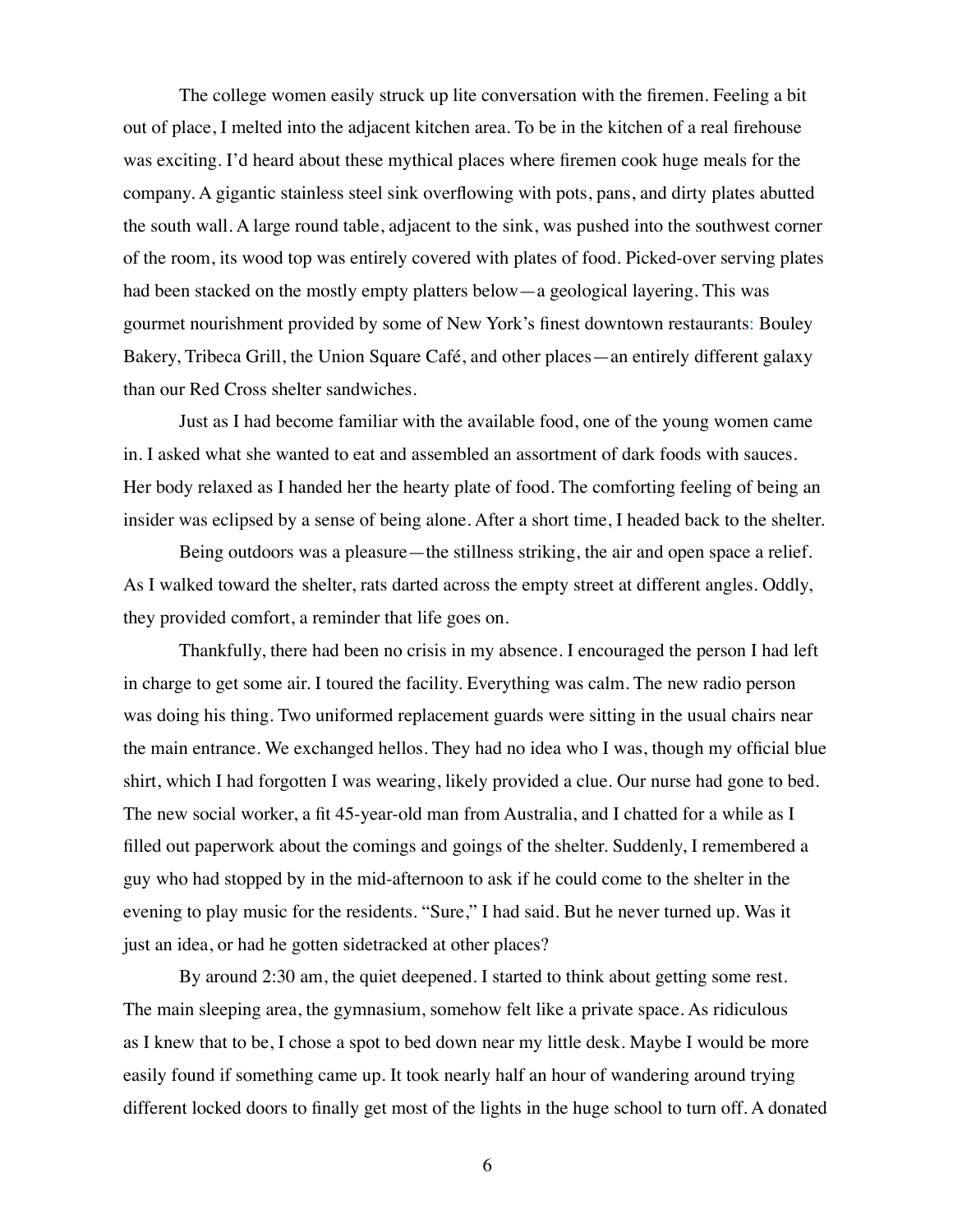tarp folded over five or six times provided surprisingly little cushioning from the cold terrazzo floor. My backpack, still filled with tools and other gear, served as a pillow. I may have slept a little, but I was vertical again by 5 am. Some of the residents were up early — particularly the transient population whom I had admitted to use the open beds. There had been no incidents or problems overnight.

I drifted through the morning wondering what the day would bring and if I would ever be replaced. A slender unshaven guy with dark hair checked out. He had become tired of waiting and repeatedly hearing that he could get back into his place in "one more day." He was heading to Long Island to stay with a family member. Another guy thought he would be allowed into his home south of Frankfort Street, close to the Brooklyn Bridge. He checked out next.

The radio guy called in my morning shelter's status report over the shortwave system—a customary practice once or twice per shift. He told me that there was talk of consolidating the shelters, probably because they were depopulating. Every four or five hours through the evening and night, I had asked the radio operator to keep plugging for a replacement manager. A few times, he told me they were sending someone. A while later, a new radio guy would arrive, but not a shelter manager.

I had been there about twenty-four hours when my replacement showed up in a late morning convoy. I understood that his arrival was also my ride back. I briefly toured the new manager around; he had been in another shelter a few days earlier, so there was not much I needed to pass on. I let the waiting van go, taking the volunteers back to headquarters. After a few good-byes, I set off—on foot. I did not want to climb back into that car or be in any kind of familiar, confined space. I wanted out, to be in the open.

Despite my exhaustion, being outside was exhilarating. Setting out from an unknown place felt like getting out of a car as a hitchhiker. The ride was over. Suddenly, one adventure ended, another was beginning.

I guessed at the general direction to go since I was not in a part of town that I knew well, and my route there from the Upper West Side had been anything but normal or repeatable. Before long, I crossed from Chinatown into Little Italy, silently walking through rows of abandoned wooden stalls. The booths for games and food sellers of the San Gennaro festival were fully set up. But like frozen blossoms before unfurling, they had never opened. I felt like I was looking at a ruin, even if the scene was only a few days old.